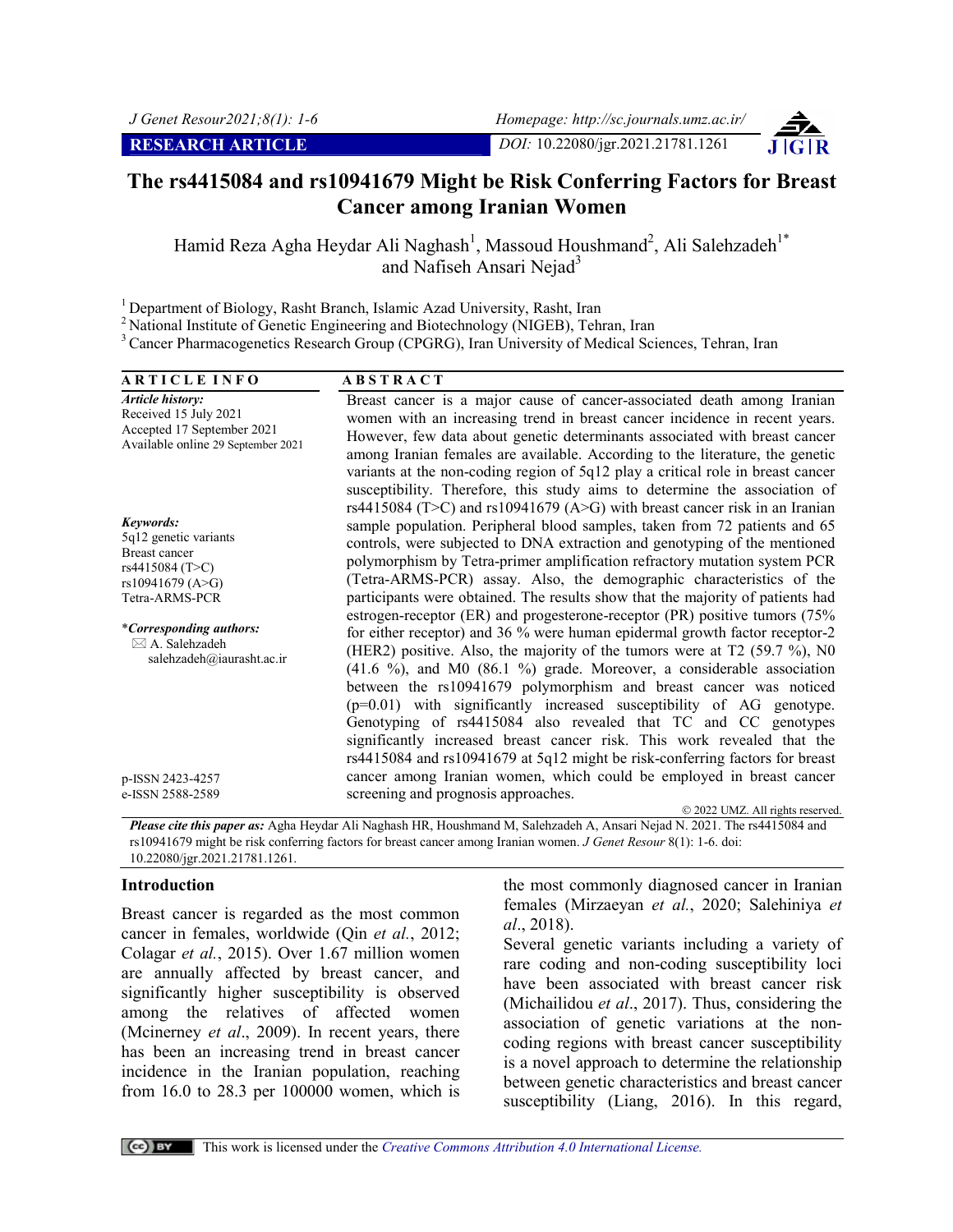several genome-wide association studies (GWAS) on breast cancer were conducted which introduced novel susceptibility loci. Based on these studies, several non-coding variants located at 8q24, 2q35, and 5p12 were introduced (Easton *et al*., 2007; Stacey *et al*., 2007).

According to the literature, the increased breast cancer susceptibility at 5p12 is associated with two single nucleotide polymorphisms (SNPs), including rs4415084 (T>C) and rs10941679 (A>G) (Stacey *et al*., 2008; Ghoussaini *et al*., 2016). Two single nucleotide polymorphisms (SNPs), rs4415084, and rs10941679 on chromosome 5p12 were associated with the risk of breast cancer in a recent genome-wide association study (GWAS) of women with European ancestry. Both SNPs are located in a large high-LD region and the causal variant(s) are still unknown (Ruiz-Narvaez *et al*., 2010). Previous reports associated these SNPs with increased breast cancer risk in different populations, including Caucasians and East Asians; however, the results were contradictory in different ethnic groups. Also, the mentioned SNPs on 5q12 were reported to confer risk for estrogen receptor-positive tumors (Yu *et al*., 2013).

Very few studies aimed to determine the association of rs4415084 and rs10941679 with breast cancer among Iranian women. Owing to the recent increasing trend of breast cancer incidence in Iran, the characterization of genetic determinants associated with breast cancer in Iranian females would be an efficient approach in disease prognosis and screening programs. Thus, the current work aimed to determine the association of two SNPs at 5p12, including rs4415084 and rs10941679 with breast cancer risk in an Iranian female population.

## **Materials and Methods**

#### **Patients**

This case-control study was conducted on a total number of 137 women, including 72 breast cancer patients and 65 control individuals. The patients were selected from the women referring to the Hazrat Rasoul medical complex (Tehran, Iran) from January to July 2017. The inclusion criteria for the cases were 1) confirmed breast cancer by histopathological examination of breast biopsies, and 2) without a history of other cancers. Clinical and demographic characteristics of patients, including estrogen receptor (ER), progesterone receptor (PR), and human epidermal growth factor receptor-2 (HER2) status, and pathological grades were determined. The healthy controls were selected randomly from the women without a history of any cancer.

3Prior to participation in the study, informed consent was obtained from the subjects. This study was ethically approved by the local ethical committee of Islamic Azad University (Rasht Branch).

## **Tetra-ARMS-PCR**

Peripheral blood samples were collected from each subject in EDTA tubes and transferred immediately to the laboratory, where nuclear DNA extraction was performed using the GeNet BIO Genomic DNA Kit (South Korea) according to the manufacturer's instruction. Tetra-primer amplification refractory mutation system PCR (T-ARMS-PCR) was used for the genotyping of 512q susceptibility loci using a pair of outer primers and two allele-specific primers for each SNP (Table 1). Primer design was performed using the Primer3 software based on the sequences from the database.

| Variant    | <b>Primers</b> | Sequence $(5' \rightarrow 3')$     | Allele | Length (bp) | $Tm (^{\circ}C)$ |
|------------|----------------|------------------------------------|--------|-------------|------------------|
| rs10941679 | F- outer       | CTGTAAGCAAGTATATCAGTTTGGGGATTT     |        | 429         | 64               |
| (A>G)      | R-outer        | AGGGCAATAGAAATTCCATAGAAAACAA       |        |             |                  |
|            | F- inner       | AGTAAAATGTGGGATGCTTTTTATTGAATG     | G      | 197         | 64               |
|            | $R$ - inner    | TGCTTTTTTTATGCTGTGTTCTTTCAAT       | A      | 289         |                  |
| rs4415084  | F- outer       | GCTGTTTGTTCTATTTCTTTCTCATCTGTCCCA  |        | 654         | 70               |
| (C>T)      | R-outer        | AAAACTGGATCCCAAGAGGGTTTGAGTGTATTA  |        |             |                  |
|            | F- inner       | TCTAGCCCTGTTGTATTCCTGATGACTTGAGAAC |        | 426         | 70               |
|            | R-inner        | ATTGACCAGTGCTGTATGTATCACTCCCTTTGA  |        | 294         |                  |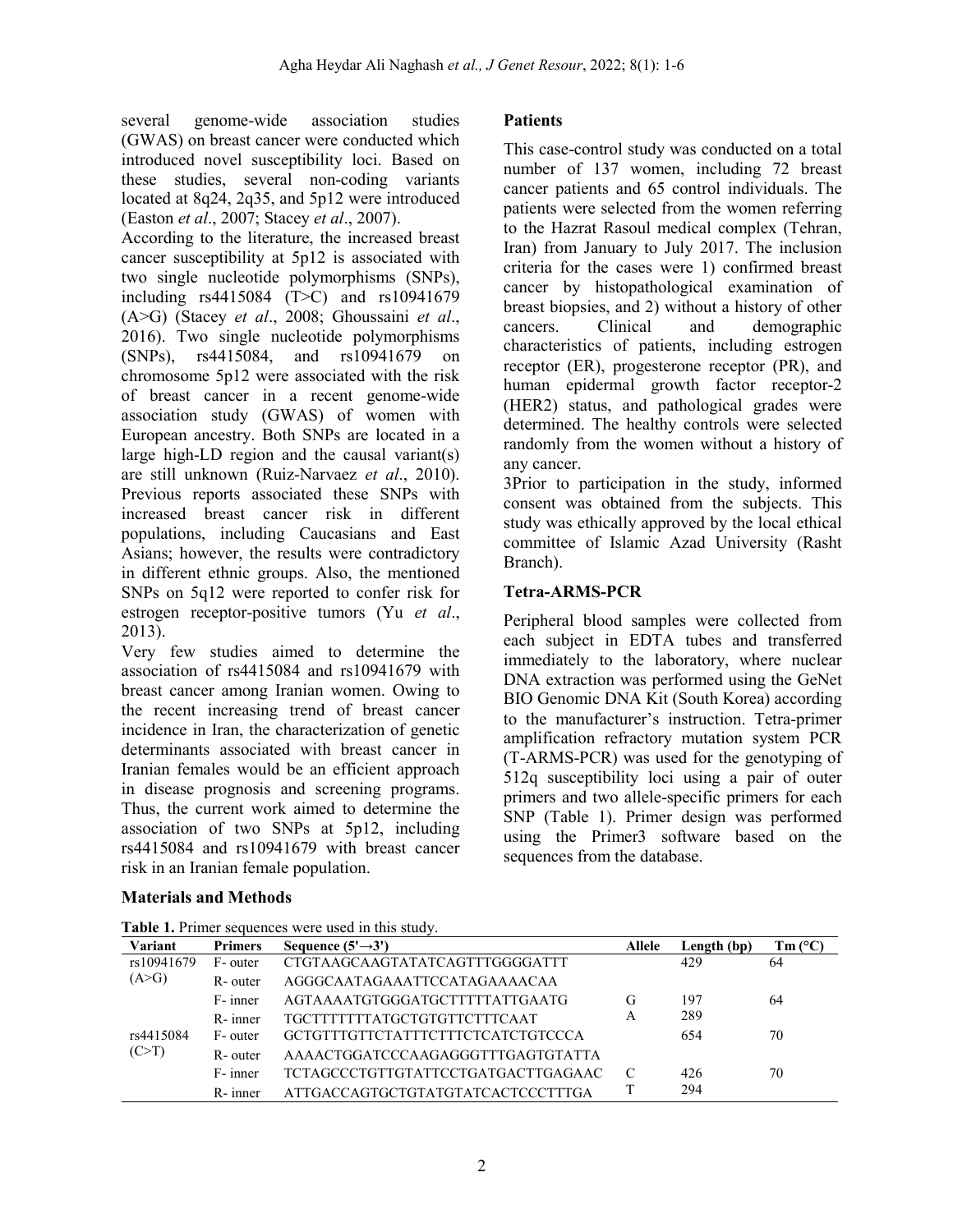The Tetra-ARMS-PCR was performed in a total volume of  $25 \mu L$  containing  $1\mu g$  of template DNA, 1.5/1.5/3.5/2.5 µL of outer and inner primer pairs (Bioneer, South Korea), 1 µL of MgCl<sub>2</sub>,  $0.5$   $\mu$ L of mix dNTPs,  $2.5$   $\mu$ L of PCR amplification buffer, 0.3 µL Taq DNA polymerase (CinnaGen, Iran) and 10.7 µL of distilled water ( for rs4415084) and a total volume of  $25 \mu L$  containing 1 $\mu$ g of template DNA,  $1/1/1/1 \mu L$  of outer and inner primer pairs, 1 µL of MgCl<sub>2</sub>, 0.5 µL of dNTPs, 3 µL of PCR amplification buffer, 0.5 µL Taq DNA polymerase, and 15 µL of distilled water (for rs10941679). Amplification of target sequences was performed as follows: Initial denaturation at 95 °C for 5 min, followed by 30 cycles of denaturation at 95 °C for 30 s, annealing at 64 °C for 30 s and extension at 72 °C for 30 s, and final extension at 72 °C for 5 min in a thermocycler instrument (Peqlab, Germany).

Finally, the Tetra-ARMS PCR products were visualized using 1.5% gel electrophoresis and the genotype of each individual was determined. For rs10941679, the presence of 197 or 289 bp represents the G and A alleles, respectively. Also, for rs4415084, the C and T allele-specific bands are represented by the 426 and 294 bp amplicons, respectively.

## **Statistical analyses**

Statistical analyses were performed using SPSS.16 software (SPSS Inc., IL). The frequency of each genotype for rs10941679 and rs4415084 susceptibility loci were determined. Then, the Logistic Regression Model and Chisquare test were used to determine the association between different genotypes and the risk of breast cancer. The p-values of less than 0.05 were considered statistically significant.

## **Results**

## **Populations' demographic characteristics**

Demographic characteristics of breast cancer patients and healthy controls were presented in Table 2. The mean age of the case and control groups was compared and no significant difference was noticed ( $p= 0.001$ ). The mean age of the patients and healthy controls were 62 and 70, respectively. The majority of patients had ER and PR positive tumors (75% for either receptor) and 36 % were HER2 positive. Also, 26.3 % of

patients had ER<sup>+</sup>PR<sup>+</sup>HER2<sup>-</sup> tumors which were the most prevalent category based on hormone receptors of breast tumors. The Patients mainly suffered from breast tumors in either breast (90 %), or the majority of the tumors were at T2  $(59.7 \%)$ , N0 (41.6 %), and M0 (86.1 %) grade.

**Table 2.** Demographic characteristics of the studied population.

| <b>Characteristics</b>       |                            | <b>Patients</b> | <b>Healthy</b> |
|------------------------------|----------------------------|-----------------|----------------|
|                              |                            | $(n=72)$        | $(n=65)$       |
| Mean age                     |                            | 70              | 62             |
| Age of diagnosis $(\leq 40)$ |                            | 13 $(18.0\%)$   |                |
| Family history               |                            | 29 (40.2 %)     |                |
| ER status                    | Positive                   | 54 (75.0 %)     |                |
|                              | Negative                   | 18(25.0)        |                |
| PR status                    | Positive                   | 54 (75.0 %)     |                |
|                              | Negative                   | 18(25.0)        |                |
| HER <sub>2</sub>             | Positive                   | 26 (36.1 %)     |                |
|                              | Negative                   | 46 (63.8 %)     |                |
| Hormone                      | $ER^+PR^+HER_2^+$          | $18(13.1\%)$    |                |
| pattern                      | $ER^+PR^+HER_2^-$          | 36 (26.3 %)     |                |
|                              | $ER$ PR $HER$ <sup>+</sup> | $8(5.8\%)$      |                |
|                              | ER PR HER <sub>2</sub>     | $10(7.3\%)$     |                |
| Histologic                   | 1                          | 38 (52.8 %)     |                |
| grade                        | $\overline{\mathbf{c}}$    | 21 (29.2 %)     |                |
|                              | $\overline{\mathbf{3}}$    | 13 $(18.1\%)$   |                |
| lymph node                   | $\overline{0}$             | $6(8.3\%)$      |                |
| involvement                  | 1                          | 30 (41.7 %)     |                |
| status                       | $\overline{\mathbf{c}}$    | 28 (38.9 %)     |                |
|                              | $\overline{3}$             | $8(11.1\%)$     |                |
| Distant                      | NO                         | 63 (87.5 %)     |                |
| metastasis                   | Yes                        | $9(12.5\%)$     |                |
| T stage                      | 1                          | 24 (33.3 %)     |                |
|                              | 2                          | 44 (61.1 %)     |                |
|                              | 3                          | $4(5.6\%)$      |                |

ER, estrogen receptor; PR, progesterone receptor; HER2, human epidermal growth factor receptor-2,

## **Genotypes and allele frequency**

Prevalence of rs10941679 and rs4415084 among breast cancer patients, and healthy controls was determined. Evaluation of rs4415084 showed a prevalence of 22.2 % (n=16), 59.7 % (n=43), and 18.1 % (n=13) for CC, CT, and TT genotypes among breast cancer patients, while the control group showed a prevalence of 43.1 % (n=43) for CC, 24.6 % (n=16) for CT, and 9.2 % (n=6) for TT genotypes.

Also, evaluating the rs10941679 among the cases revealed a prevalence of 23.6 % (n=17), 54.2 % (n=39), and 22.2 % (n=16) for AA, AG, and GG genotypes, respectively. In contrast, among the controls the AA, AG, and GG genotypes had a prevalence of 47.7 %, 33.8 %, and 18.5 %, respectively (Table 3).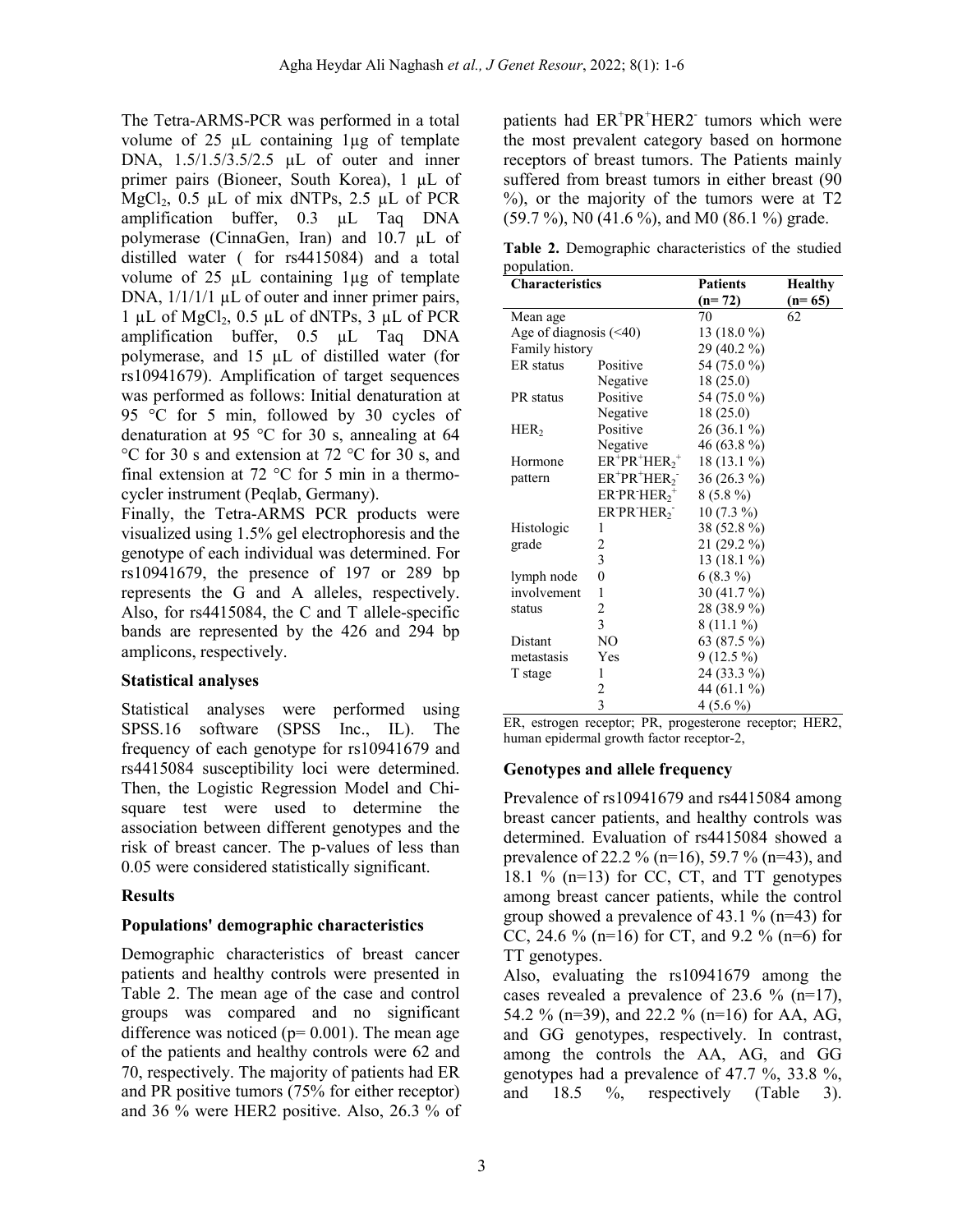| Polymorphisms |          |                               | Genotype frequency n (%) |                                      | Allele frequency $n$ $\left(\frac{9}{6}\right)$ |           |
|---------------|----------|-------------------------------|--------------------------|--------------------------------------|-------------------------------------------------|-----------|
|               |          | AA                            | AG                       | GG                                   | А                                               |           |
| rs10941679    | Cases    | 17(23.6)                      | 39(54.2)                 | 16(22.2)                             | 73(50.7)                                        | 71(49.3)  |
| (A>G)         | Controls | 31 (47.7)                     | 22(33.8)                 | 12(18.5)                             | 84 (64.6)                                       | 46(35.4)  |
|               |          | $\gamma^2$ = 9.058, p = 0.01* |                          |                                      | $\epsilon$ = 5.411, p= 0.014*                   |           |
|               |          | СC                            | CТ                       | TT                                   |                                                 |           |
| rs4415084     | Cases    | 16(24.6)                      | 43(66.2)                 | 13(20.0)                             | 75(52.1)                                        | 69 (47.9) |
| (C>T)         | Controls | 43 (66.2)                     | 16(24.6)                 | 6(9.2)                               | 102(70.8)                                       | 28(19.4)  |
|               |          | $\chi^2$ = 27.004, p= 0.0001* |                          | $\dot{\gamma} = 20.787$ , p= 0.0001* |                                                 |           |

**Table 3**. Genotype and allele frequency of rs10941679 and rs4415084 polymorphisms among the studied population

\**p* values less than 0.05 were considered statistically significant.

Assessment of the frequency of rs10941679 and rs4415084 among the case and control groups using the chi-square test revealed a significant difference for both rs10941679 and rs4415084. Based on the results, a considerable association between rs10941679 polymorphism and breast cancer was noticed ( $p= 0.01$ ). In other words, the presence of the G allele resulted in a higher susceptibility to breast cancer ( $\chi^2$ = 5.411, p= 0.014).

Evaluating the association of different genotypes of rs10941679 polymorphism with breast cancer revealed a significant association of breast cancer with AG genotype (p=0.0003, OR: 1/0.309, 95%CI: 1/0.140 - 1/0.681).

In addition, higher susceptibility to breast cancer was associated with the presence of the T allele for the rs4415084 ( $\chi$ 2= 20.787, p= 0.0001). Also, a considerable relationship between TC and TT genotypes with increased risk of breast cancer was noticed (p-values were 0.006 and 0.001, respectively). Tables 3 and 4 display the genotype and allele frequency of rs10941679 and rs4415084 polymorphisms among the studied population and their association with susceptibility to breast cancer.

**Table 4**. Association of rs10941679 and rs4415084 polymorphisms with breast cancer risk.

| <b>SNPs</b>             | Genotype | OR    | 95% CI          | P value                  |
|-------------------------|----------|-------|-----------------|--------------------------|
| rs10941679 (A>G)        | AA       | 1.00  | Reference       | $\overline{\phantom{0}}$ |
|                         | AG       | 0.309 | $0.140 - 0.681$ | $0.0003*$                |
|                         | GG       | 0.411 | $0.158 - 1.068$ | 0.065                    |
| and rs4415084 (C $>$ T) | СC       | 1.00  | Reference       | ٠                        |
|                         | СT       | 0.138 | $0.061 - 0.312$ | $0.0006*$                |
|                         |          | 0.172 | 0.056-0.529     | $0.001*$                 |

\*Statistically significant (*p* < 0.05)

#### **Discussion**

Breast cancer is considered the most prevalent cancer in Iranian women (Mirzaeyan *et al*., 2020). Very little is known about the genetic variations associated with breast cancer susceptibility in the Iranian population. Also, previous studies showed that several genetic variants at the non-coding region of 5q12, are involved with the increased susceptibility to breast cancer. Considering these, in this work, we evaluated the frequency of two major SNPs at 5q12, including rs10941679 and rs4415084 on 72 breast cancer patients and 65 healthy Iranian women. Demographic characterization of patients showed that about 40% of patients had familial cancer history, which shows the increased risk of breast cancer in this group. Previous studies reported the increased susceptibility to breast cancer among women

with cancer history in their relatives, which is in agreement with our finding (Mcinerney *et al*., 2009). Also, the majority of patients suffered from ER  $(75 \%)$  and PR  $(75 \%)$  breast tumors, while only 26 % of patients had HER-2 positive breast tumors. These results are slightly higher than those reported in a study on Chinese women, that they reported the prevalence of 62 %, 54 %, and 20 % for ER, PR, and ER2 positive breast tumors, respectively (Liang *et al.*, 2016). Thus, we found that ER and PR-positive tumors are frequent breast cancer types in the studied Iranian females who could be considered for therapeutic approaches. Also, the majority of tumors were at pathological grade 1 (52.8 %), without distance metastasis (87.5 %), and with slight involvement of lymph nodes (41.7 %). The association of rs10941679 and rs4415084

polymorphisms on 5q12 with breast cancer risk in the Iranian population has never been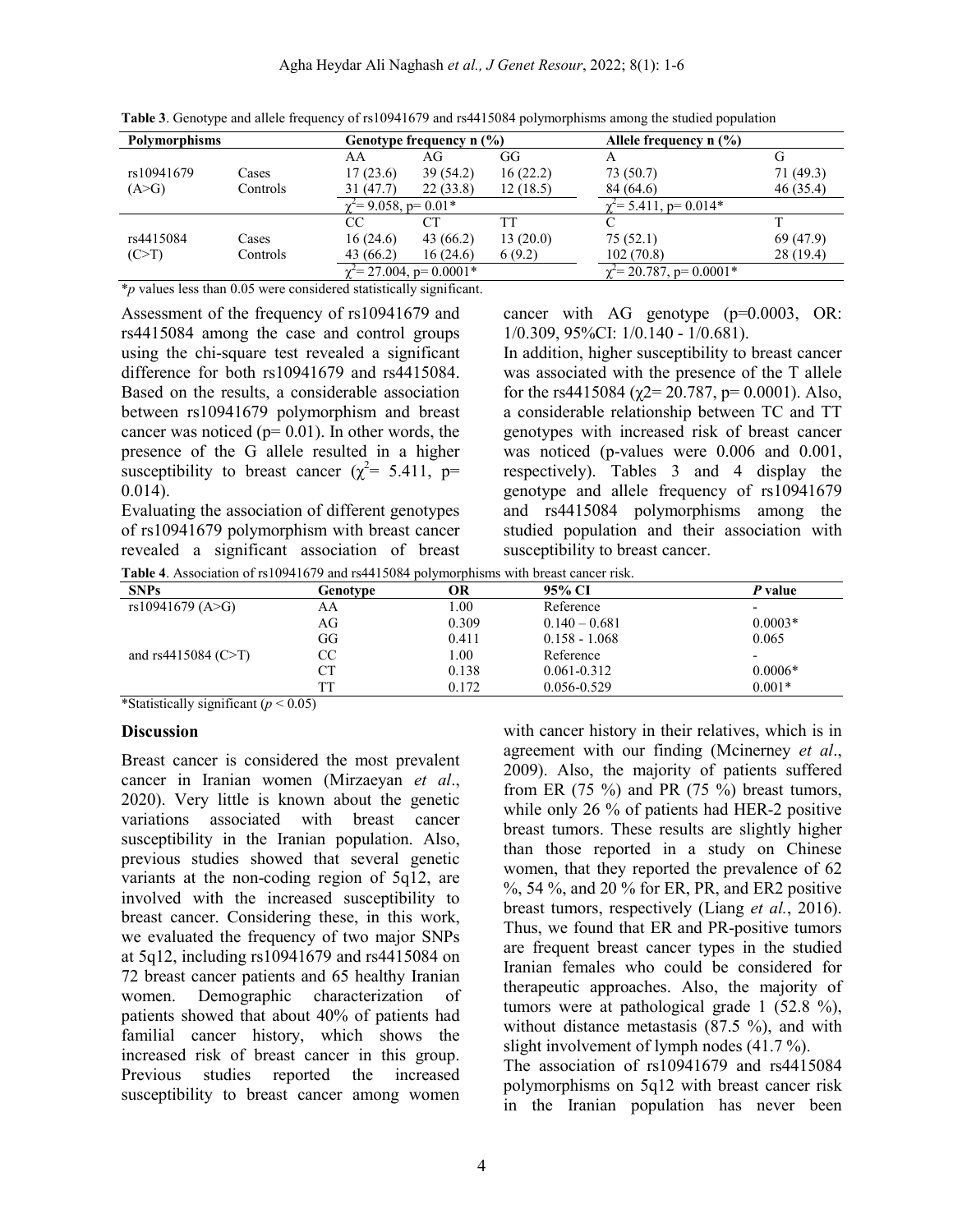investigated. In this work, we revealed for the first time that the two low-penetrance loci rs10941679 and rs4415084 on 5q12 confer susceptibility to breast cancer in Iranian females. Also, investigating the association of rs10941679 and rs4415084 with tumor hormone receptors showed no significant association (p= 0.402 and 0.427, respectively). Several studies on the association of the mentioned polymorphisms with breast cancer susceptibility were conducted. However, their results were contradictory. The results from the current work were similar to the results reported by Stacy et al, 2008 in a study on European women. Also, Thomas *et al*. (2009) reported the effect of rs4415084 on breast cancer risk in the EA population. However, contradictory to our results, they found no association between breast cancer susceptibility and rs10941679. Also, contradictory to our results, previous studies on some African and Chinese populations found a borderline or null association between the mentioned polymorphisms and breast cancer risk (Liu *et al*., 2012; Zheng *et al*., 2010; Ruiz-Narvaez *et al*., 2010). The difference could be related to different population sizes and ethnicity. The biological mechanism of breast cancer susceptibility through genetic variation at 5q12 is not well understood. However, Liu et al. in a genome mapping study showed that the *MRPS30* gene, which is located at proximal to rs10941679 and rs4415084 on 5q12, is an important gene involved with cell apoptosis and development of breast cancer. Thus, they hypothesized that the up-regulation of the *MRPS30* gene in response to the SNPs may be involved with breast cancer development. They also hypothesized that the rs4415084 might be associated with some potentially functional polymorphisms, such as rs3761648, which may affect the expression of the *MRPS30* gene and results in breast cancer development. The *MRPS30* gene, which encodes a component of the small subunit of the mitochondrial ribosome, is not expressed in normal breast luminal epithelial cells while overexpressing the infiltrating ductal carcinomas (Grigoriadis, 2006; Liu *et al*., 2012). Also, it was found that the risk allele of rs10941679 was associated with the upregulation of *FGF10* and *MRPS30* (Ghoussaini *et al*., 2016). Ghoussaini et al. reported that

rs10941679 maps to an enhancer element that could interact with the promoter regions of the oncogene *FGF10* and *MRPS30* in breast cancer cells. In addition, Zhang *et al*. (2018) predicted the cis-regulatory involvement of the rs4415084 with breast cancer development by promoting the transcription of *MRPS30* and lncRNA RP11- 53O19.1. Therefore, it seems that the rs4415084 and rs10941679 susceptibility loci at the noncoding region of 5q12 are associated with increased breast cancer risk through activation of *FGE10* and *MRPS30*, the key factors in the development of breast cancer.

## **Conclusion**

This work investigated the association of two genetic variants at the non-coding region of 512q, rs4415084, and rs10941679, with breast cancer susceptibility in an Iranian female population. This work revealed that the presence of AG genotype of rs10941679, and TC and TT variants of rs4415084 remarkably increased breast cancer risk. However, further studies with a larger population, focusing on different SNPs could be helpful to elucidate the role of genetic variations at the non-coding regions of 512q in the development of breast cancer in the Iranian population.

## **Acknowledgments**

The authors would like to thanks the sample donors and all the staff, who supported this study.

## **Conflicts of Interest**

The authors declare that they have no conflicts of interest.

## **References**

- Colagar AH, Firouzjah HM, Halalkhor S. 2015. Vitamin D receptor poly (A) microsatellite polymorphism and 25-hydroxyvitamin D serum levels: association with susceptibility to breast cancer. *J Breast Cancer* 18(2): 119- 125.
- Easton D, Pooley KA, Dunning AM, Pharoah PD, Thompson D, Ballinger DG. 2007. Genome-wide association study identifies novel breast cancer susceptibility loci. *Nature*  447(7148): 1087-1093.
- Ghoussaini M, French JD, Michailidou K, Nord S, Beesley J, Canisus S, Lee JS. 2016.